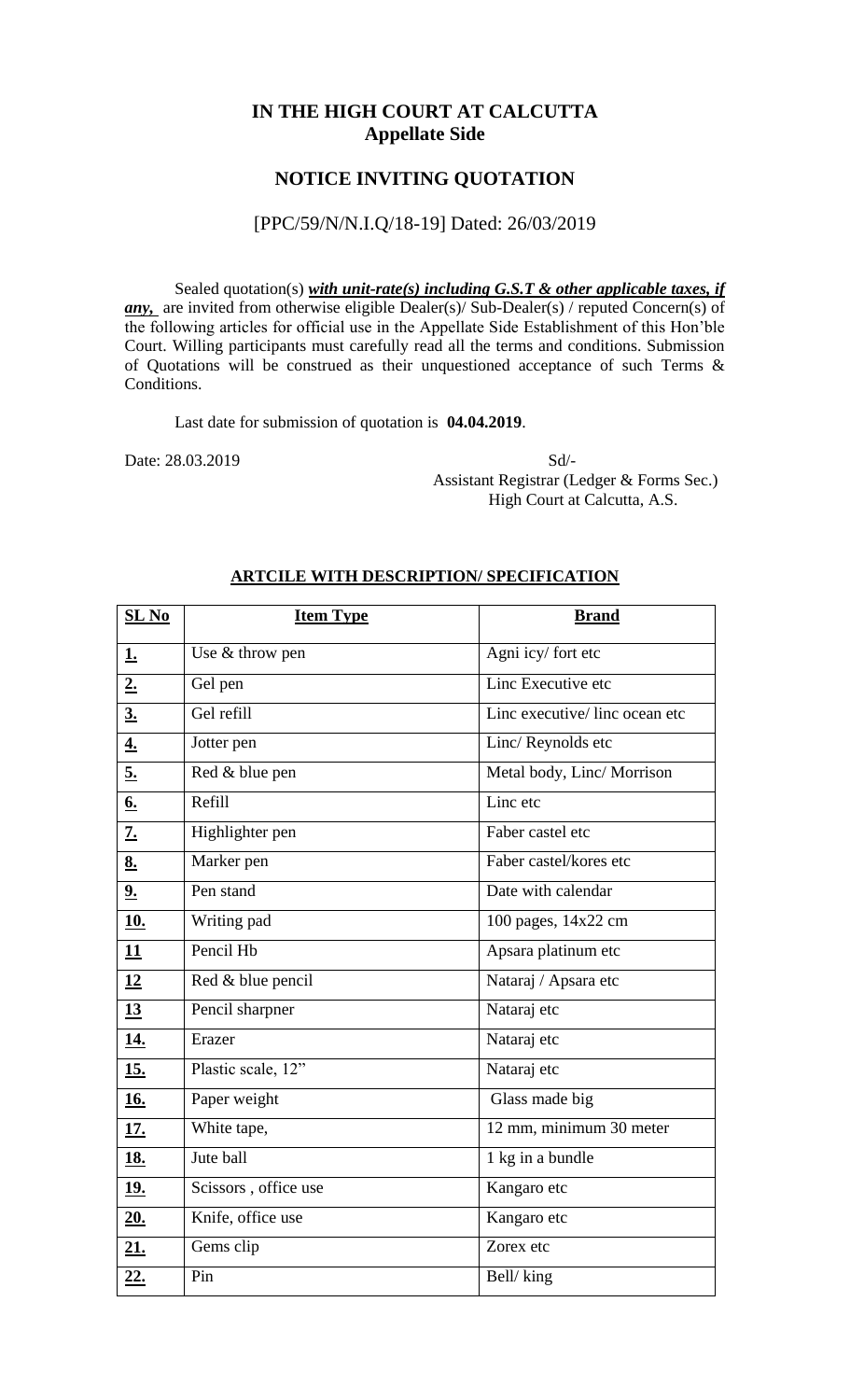| 23.               | Pin cushion                                                  | Zorex etc               |  |
|-------------------|--------------------------------------------------------------|-------------------------|--|
| <u>24.</u>        | Stamp pad, 110x69 cm                                         | Faber castel etc        |  |
| 25.               | Stamp pad ink, 60 ml approx<br>Faber castel etc              |                         |  |
| 26.               | 50 pcs in a bundle, 9"<br>Cotton tag                         |                         |  |
| 27.               | Gum tube, 20 ml<br>Fevigum etc                               |                         |  |
| <u>28.</u>        | Clear glue stick, 15 gm approx                               | Fevistick/kores         |  |
| <u>29.</u>        | Fax roll<br>Kores/ Prima                                     |                         |  |
| <u>30.</u>        | Pen drive, 8GB                                               | San disk/HP etc         |  |
| <u>31.</u>        | San disk./HP etc<br>Pen drive, 16 GB                         |                         |  |
| <u>32.</u>        | Pen drive. 32 GB                                             | San disk/HP etc         |  |
| <u>33.</u>        | Room Freshener, 125 ml                                       | Premium                 |  |
| <u>34.</u>        | Room freshener, 125 ml                                       | Godrej                  |  |
| <u>35.</u>        | Lovin<br>Room freshener, 125 ml                              |                         |  |
| $\underline{36.}$ | Odonil etc<br>Toilet air freshener, 75 gm                    |                         |  |
| <u>37.</u>        | HIT etc<br>Mosquito repellent spray, 400 ml                  |                         |  |
| <u>38.</u>        | Mosquito repellent oil with machine<br>Good knight/ All out  |                         |  |
| <u>39.</u>        | Good knight/ All out<br>Mosquito repellent oil, 45 ml approx |                         |  |
| <u>40.</u>        | Lizol                                                        | Lizol, 500 ml approx    |  |
| <u>41.</u>        | Collin with dispenser, 500 ml                                | Collin                  |  |
| <u>42.</u>        | Vim liquid, 250 ml                                           | Vim                     |  |
| <u>43.</u>        | Harpic, 500 ml                                               | Harpic                  |  |
| <u>44.</u>        | Soap, 100 gm approx                                          | Lux/Lifebouy etc        |  |
| <u>45.</u>        | Soap, 25 gm approx                                           | Lux/Lifeboy etc         |  |
| <u>46.</u>        | Hand wash with dispenser, 200 ml                             | Dettol etc              |  |
| <u>47.</u>        | Hand wash with dispenser, 200 ml                             | Lifebouy etc            |  |
| <u>48.</u>        | Self Adhesive page marker                                    | Desmat. oddy etc        |  |
| <u>49.</u>        | Sticky note pad, 4"x4"                                       | Desmat/ oddy etc        |  |
| <u>50.</u>        | Stapler No. 10                                               | Kangaro etc             |  |
| <u>51.</u>        | Stapler pin no. 10<br>Kangaro/kores                          |                         |  |
| 52.               | Stapler no. HP-45<br>Kangaro etc                             |                         |  |
| 53                | Stapler pin no. 24/6                                         | Kanagro/ kores etc      |  |
| <u>54.</u>        | Punching machine single                                      | Kangaro FP-20 etc       |  |
| <u>55.</u>        | Punching machine double                                      | Kangaro DP-52 etc       |  |
| <u>56.</u>        | Cloth duster, 3x3 ft                                         | Good quality            |  |
| <u>57.</u>        | Towel, 150x 75 cm                                            | Bombay dyeing Tulip etc |  |
| <u>58.</u>        | Towel, 60x40 cm                                              | Bombay dyeing Tuli etc  |  |
| <u>59.</u>        | Towel for department                                         | Good quality            |  |
| <u>60.</u>        | Cup-plate $(6+6$ in a set)                                   | Laopala etc             |  |
| <u>61.</u>        | Cup-plate $(6+6$ in a set)                                   | Clay craft etc          |  |
| <u>62.</u>        | Borosil etc<br>Glass (6 pcs in a set), big size              |                         |  |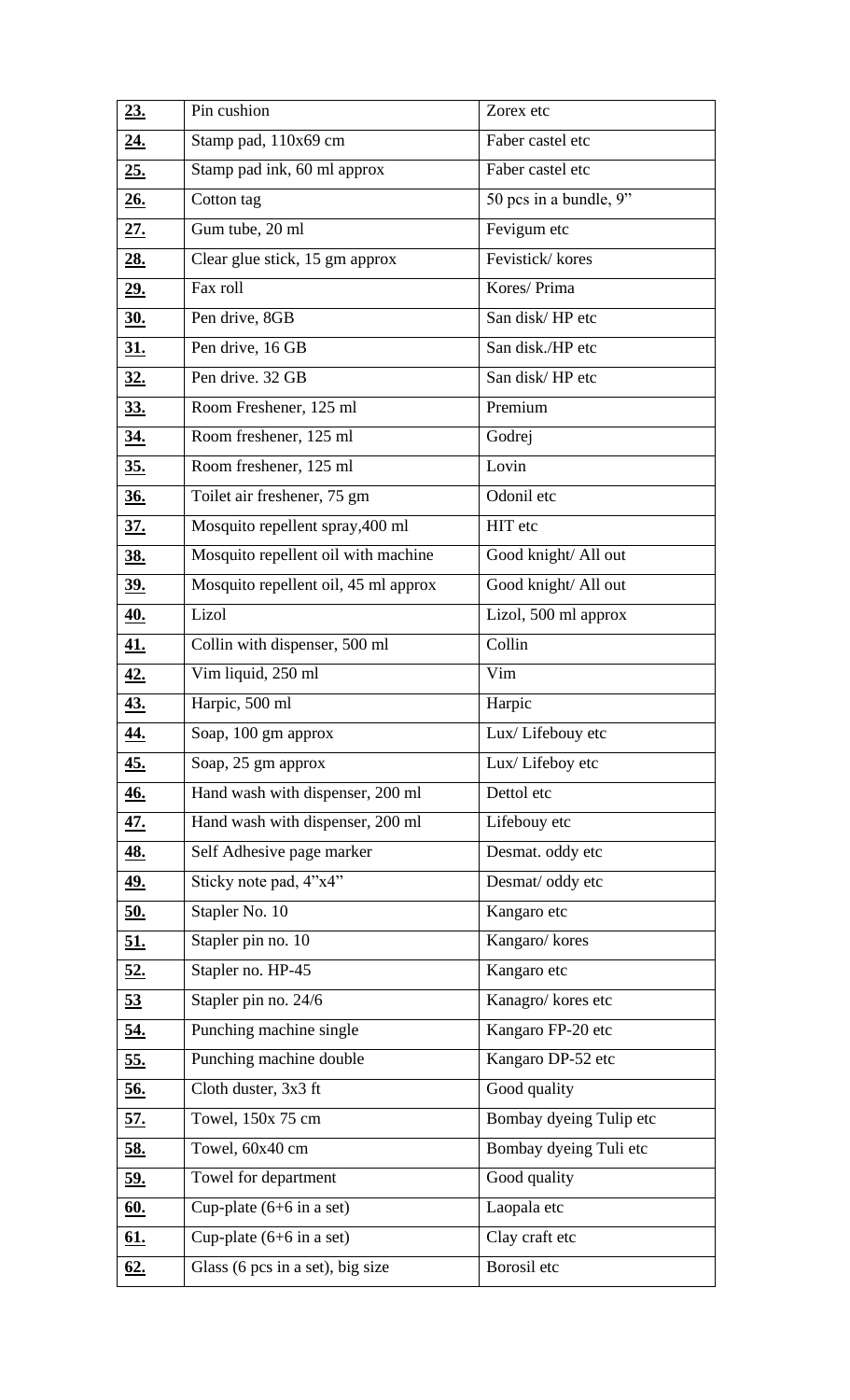| <u>63.</u> | Glass lid and mat (6 pcs in a set) | Melamine           |  |
|------------|------------------------------------|--------------------|--|
| <u>64.</u> | Dinner plate                       | Laopala etc        |  |
| 65.        | Tiffin plate                       | Laopala etc        |  |
| <u>66.</u> | Flask, 1 lit                       | Milton/Eagle etc   |  |
| <u>67.</u> | Electric kettle, 1 lit             | Bajaj/Prestige etc |  |
| <u>68.</u> | Short hand note book, 200 pgs      | Eagle etc          |  |
| <u>69.</u> | Waste paper basket, plastic 12"    | Taj etc            |  |
| 70.        | Paper tray, FS size plastic        | Taj etc            |  |
| 21.        | Wall clock                         | Ajanta 397 etc     |  |
| 72.        | Lock & key small                   | Local              |  |
| <u>73.</u> | Lock $& \text{key}, 7$ lever       | Godrej etc         |  |
| <u>74.</u> | Pencil battery, AA                 | Eveready etc       |  |
| <u>75.</u> | Pencil battery, AAA                | Eveready etc       |  |

# **TERMS & CONDITIONS**

### 1. **SUBMISSION OF QUOTATION:**

- a) Quotation must be submitted in the Office of the **Assistant Registrar VI** on or before **16-00 hours of 04.04.2019**. No quotation, even if complete, irrespective of whether hand delivered or sent by post etc., will not be received after 16-00 hours of 04.04.2019.
- b) Quotation(s) **must be** accompanied with self-attested copies of/ Nos. (I) PAN, (II) GST Registration Certificate, (III) Trade License etc.
- c) Participant must clearly mention its Contact Address and Contact Numbers (Landline / Mobile) for the purpose of easy and exigent communication.
- d) Rate(s) may be quoted in the following format:

| <b>Srl</b> | <b>Item Type</b> | <b>Brand Offered</b> | <b>Unit Rate</b><br>(Rate per unit) |
|------------|------------------|----------------------|-------------------------------------|
|            |                  |                      |                                     |

### 2. **PAYMENT**:

a) The concerned office shall make payment to the selected suppliers within 90 (ninety) working days subject to the availability of fund and approval.

## 3. **GENERAL**:

- a) Canvassing by any participant, in any form, will tender its disqualification.
- b) The Hon'ble Court reserves the right to reject any quotation of a participant whose past performance has been held unsatisfactory and/or which has been delinquent and /or which has been negligent in performing duties hereby jeopardising the interests of the Hon'ble Court, and in this regard, the decision of the issuing authority will be final.
- c) It will be right of the Ld. Appropriate Authority of this Hon'ble Court to select 'sample' on the basis of quality if required, In this regard, the decision of the such authority will be final.
- d) The Hon'ble Court may issue Purchase Order(s) in favour of any such participant whose quotation is valid and complete, and whose quotation/ offer has been reasonably regarded as substantially approvable. In this regard, the decision of the Ld. Purchase Committee will be final.